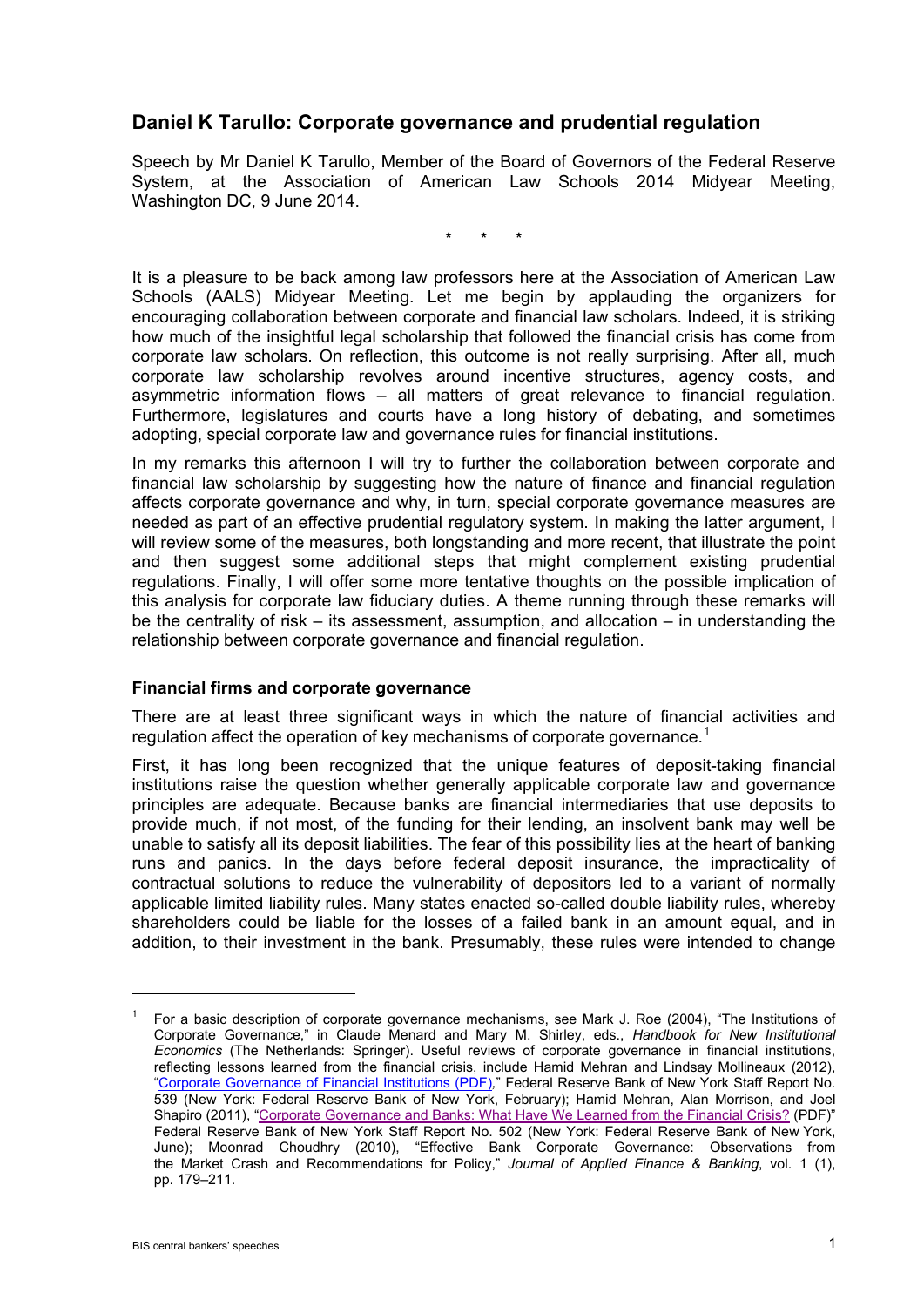the calculus of shareholders as to the risks they wished their banks to assume and, perhaps, the degree to which they monitored management.

Following the creation of federal deposit insurance, a series of constraints on normal corporate prerogatives has been applied to insured institutions, justified in large part by the need to counteract the resulting moral hazard and to protect the federal deposit insurance fund (DIF). Bank charters have always differed from general corporate charters insofar as they grant special privileges and forbid certain activities by the chartered institutions. In addition, special prudential requirements have always applied to chartered banks. Perhaps the most important of these today is the imposition of minimum capital requirements on all insured depository institutions and bank holding companies.

Second, there is a variety of ways in which the attributes of financial markets and financial regulation affect the capital market discipline assumed in much corporate governance theory and corporate law. The prior point about the moral hazard associated with insured deposits implies that – at least in traditional, deposit-reliant banks – the kind of market discipline associated with the price of funding and creditor monitoring will be attenuated. More generally, to the degree uninsured depositors or other bank creditors expect that they will be protected by the government in the event the bank encounters serious difficulties, those same features of market discipline will again be weakened. This, of course, is the problem of moral hazard associated with too-big-to-fail perceptions, whereby investors or counterparties are willing to extend credit at prices that do not fully reflect the risk associated with the bank.

The market discipline traditionally associated with the market for corporate control is also affected by banking *regulation and supervision.* Mergers and acquisitions involving banking organizations are subject to review, and possible disapproval, on a broad range of grounds beyond the antitrust considerations relevant in all industries. These include an assessment of the adequacy of the financial resources of the firms, the "competence, experience, and integrity" of the officers and directors, and the impact of the acquisition on systemic risk.<sup>[3](#page-1-1)</sup> Moreover, of course, any firm that acquires a commercial bank must be a bank holding company, thereby subject to a range of activity restrictions and other regulatory requirements. There are very good prudential reasons for these constraints upon acquisitions of, and by, banking organizations. But, by screening out transactions that would result in unacceptable increases in risk, either to an institution or to the financial system as a whole, these provisions may in some cases unintentionally limit the salutary disciplining effect on boards and management of the market for corporate control.

The third way in which the nature of financial activities and regulation affect the operation of key mechanisms of corporate governance is that the risks associated with financial intermediaries – especially those that are significantly leveraged and that engage in substantial maturity transformation – pose a particular challenge for corporate governance. All firms bear the risk that problems may unexpectedly arise because of, say, product flaws that were unknown to boards of directors and perhaps even senior management. But in the case of financial intermediaries, these problems can be incredibly fast-moving, including runs on funding that can quickly place the very survival of the firm in doubt. These risks have increased during the past 25 years, as many institutions have combined traditional lending activities with capital markets businesses that rely on other funding models. Accordingly,

 $\ddot{\phantom{a}}$ 

<span id="page-1-0"></span><sup>2</sup> For an argument that shareholders who might otherwise press for breakups of financial conglomerates are disincentivized from doing so for too-big-to-fail institutions, see Mark J. Roe (2014), "Structural Corporate Degradation Due to Too-Big-to-Fail Finance," *University of Pennsylvania Law Review,* vol. 162, pp. 1419–64 (forthcoming).

<span id="page-1-1"></span>Bank Holding Company Act of 1956 §3, 12 U.S.C. §1842(c). The Bank Merger Act requires consideration of a roughly comparable set of factors. Acquisitions are also subject to special scrutiny where an acquiring firm has less-than-satisfactory supervisory ratings.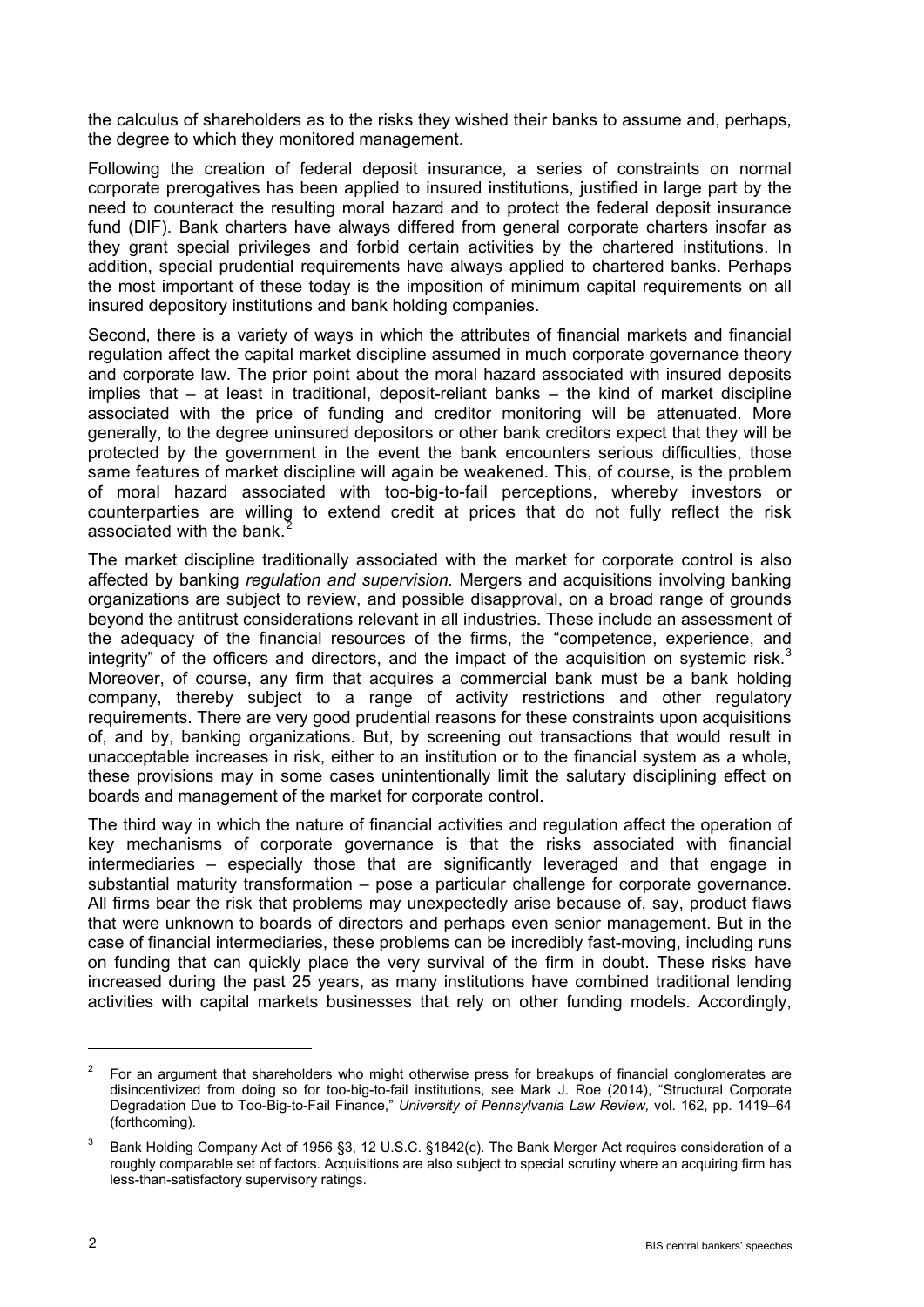judgments about risk appetite and control systems to manage risk must be effectively executed by senior management and overseen by the board. This imperative, in turn, means that the information and monitoring processes and systems established for, or available to, boards of financial institutions may need to be more extensive than those in large, nonfinancial firms.

### **Financial regulation and corporate governance**

In the wake of the financial crisis, the public interest in regulation of banks and other financial firms is, I think it fair to say, both self-evident and substantial. A full discussion of the rationales for various forms of regulation is beyond the scope of my remarks today.<sup>[4](#page-2-0)</sup> But let me briefly note that prudential regulation has two distinct motivations – microprudential and macroprudential.

Microprudential regulation is concerned largely with the safety and soundness of a financial institution considered individually. It seeks to protect the DIF by combatting what would otherwise be moral hazard and subsidized funding through capital requirements, activities restrictions, and other measures. Because microprudential regulations were designed primarily to minimize losses to the DIF, they have traditionally focused on insured depository institutions (IDIs); the regulation of owners and affiliates of IDIs is essentially about ensuring that the activities and risks of those other entities do not threaten the IDIs themselves. Up until the last several years, microprudential regulation would have come close to covering the entire field of prudential regulation.

The financial crisis highlighted the need to supplement traditional microprudential regulation with a macroprudential approach oriented toward the well-being of the financial system as a whole. Here there are two related objectives, both of which seek to avoid costs that failure or severe stress would impose on the economy beyond those suffered by shareholders of a financial firm. One is protecting against systemic risk – for example, the risk that certain activities or the failure of a firm would result in very large negative externalities, either through a classic domino effect or through contagion effects producing a financial crisis. Losses in a tail event are likely to be correlated for large firms deeply engaged in trading and relying on short-term wholesale funding. This objective, long neglected in financial regulation, is prominently featured in post-crisis statutory, regulatory, and supervisory reforms. The Dodd-Frank Wall Street Reform and Consumer Protection Act (Dodd-Frank Act) explicitly establishes financial stability and the containment of systemic risk as the aim of dozens of new regulatory provisions.<sup>[5](#page-2-1)</sup> Thus, for example, any firm whose failure could pose systemic risk is subject to prudential regulation, quite apart from its relationship with IDIs.

A second objective of macroprudential regulation is to avoid a harmful contraction of credit availability in significant regions or sectors of the economy, even if there were little chance of a financial crisis. This outcome could ensue were banks accounting for a material portion of credit extension simultaneously to come under solvency or funding pressures that caused them to pull back from lending. The importance of both macroprudential objectives is that the regulatory framework should aim to reduce the chances of transmission of systemic risk by such firms to a greater extent than traditional, microprudential regulation would.

 $\ddot{\phantom{a}}$ 

<span id="page-2-0"></span><sup>4</sup> For more complete discussions of the reasons for prudential regulation, see Daniel K. Tarullo (2014), ["Rethinking the Aims of Prudential Regulation,"](http://www.federalreserve.gov/newsevents/speech/tarullo20140508a.htm) speech delivered at Bank Structure Conference, Federal Reserve Bank of Chicago, May 8; Daniel K. Tarullo (2014), "A Macroprudential Perspective on Regulating [Large Financial Institutions \(PDF\),](http://www.banque-france.fr/fileadmin/user_upload/banque_de_france/publications/FSR18_Tarullo.pdf)" in Banque de France, *Financial Stability Review,* no. 18. Consumer and investor protection, anti-money-laundering efforts, and other nonprudential aims provide additional bases for regulation of financial institutions.

<span id="page-2-1"></span><sup>&</sup>lt;sup>5</sup> Some of the more important of these provisions are discussed in Daniel K. Tarullo (2012), "Financial Stability [Regulation,"](http://www.federalreserve.gov/newsevents/speech/tarullo20121010a.htm) speech delivered at the Distinguished Jurist Lecture, University of Pennsylvania Law School, Philadelphia, Pennsylvania, October 10.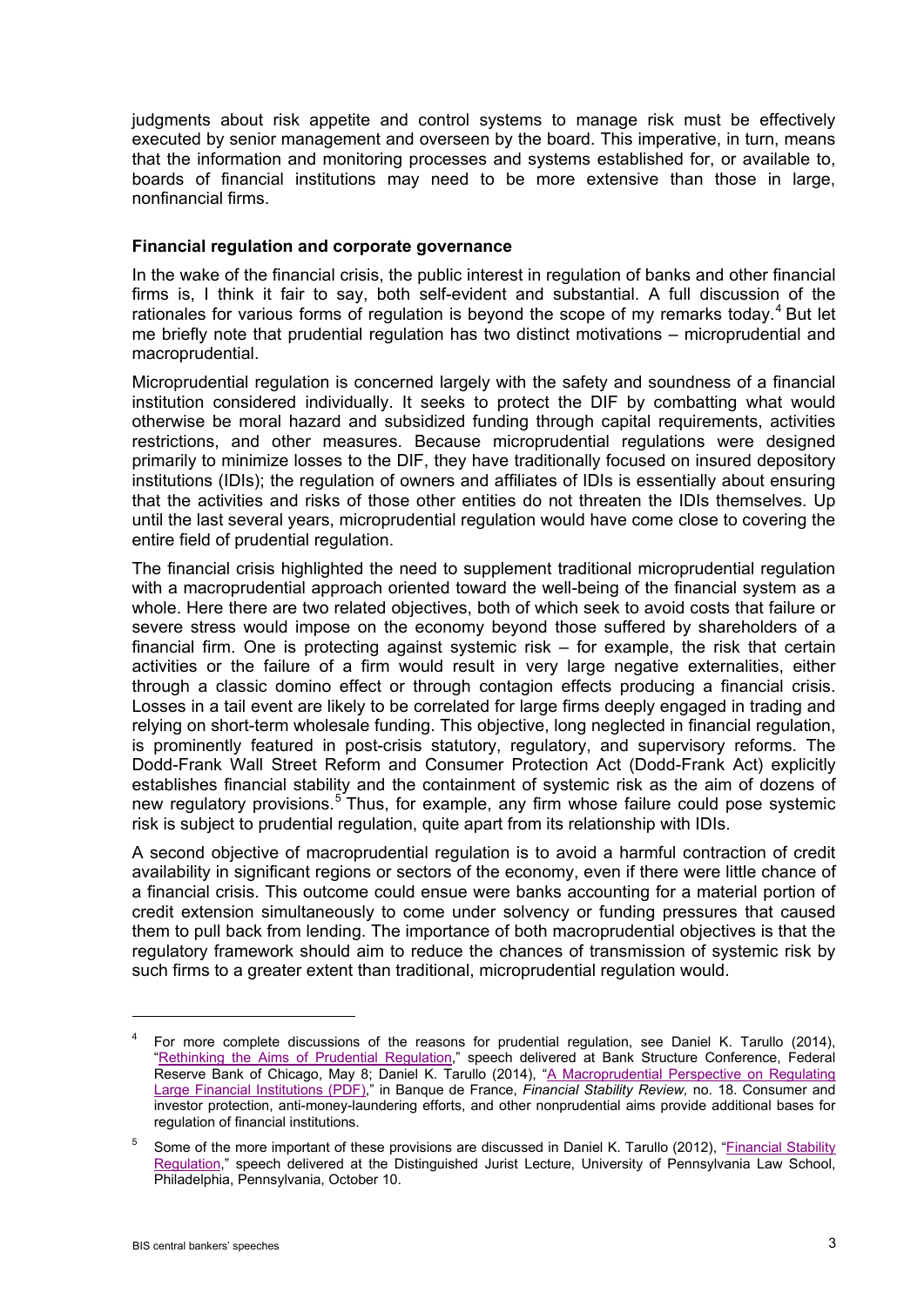But even stipulating these crucial objectives, why should prudential regulation need to involve itself with corporate governance? After all, there are many important forms of regulation applicable to corporations. A regulatory field may establish certain behavioral norms, require conformity with certain product or byproduct characteristics, or prohibit certain activities. Corporations are expected to conform to these obligations, many of which are extensive and detailed. While some regulatory systems require certain procedures within the regulated entities – particularly as remedial measures following violations – few, if any, create specific and significant ongoing requirements for corporate decisionmaking or oversight. Corporate and securities law may establish a duty of management and directors to limit regulatory violations, but the rationale for these duties is to protect shareholders from the consequences of regulatory violation, not directly to further the public regulatory objective.<sup>[6](#page-3-0)</sup>

The answer, I think, lies at least in part with the centrality and nature of risk in the activities of financial intermediaries. Risk-taking – whether well- or ill-considered – is perhaps the central activity of all financial intermediaries. Where those intermediaries are significantly leveraged and engaged in maturity transformation, the risk-taking carries substantial potential societal consequences beyond the possible losses to investors, counterparties, and employees of the financial firm. Microprudential and macroprudential regulation each respond to this divergence between the private and social balances of costs and benefits associated with a given level of risk-taking by financial intermediaries.

The focus of microprudential regulation is on the distortions to funding costs that may arise when depositors or capital markets do not require the funds they provide fully to price in the risks assumed by banks in using those funds, whether because of federal deposit insurance or expectations of a government safety net. The focus of macroprudential regulation is on the negative externalities that large financial firms can impose on the rest of the economy. In both instances, the private assessment by shareholders and their representatives of the riskreward tradeoffs of the financial firm's activities will differ from the public's assessment of that risk-reward tradeoff. That is, while the public has an interest in healthy, profitable banks, and thus the interests of shareholders and the public overlap, they are not coincident.

At root, then, prudential regulation seeks to influence risk-taking in regulated entities. But this is difficult to do directly. Conceptually, "risk" is not reducible to a single metric, such as – for example – the density of particulate matter in the emissions of a power plant. Practically speaking, a financial institution more or less continually makes risk decisions, the circumstances of which can vary substantially over time, across asset classes, and even contemporaneously in a single asset class based on the differing circumstances of borrowers or counterparties.

Prudential rules can limit or prohibit certain bank activities that are thought to be particularly risky. With respect to activities that *are* permitted, prudential regulation can indirectly influence corporate decisions on risk-taking by requiring minimum amounts of capital to be held by the regulated firms. But, fundamental as they are to contemporary prudential regulation, capital requirements – particularly static, backward-looking standards – will necessarily be somewhat imprecisely related to the range of actual risk incident to specific assets or transactions within the various risk categories established by the capital regime. In fact, the capital regime may itself invite arbitrage, as firms look to maximize risk-taking within regulatory risk categories.

-

<span id="page-3-0"></span><sup>6</sup> For a discussion of this duty, particularly as applied to financial institutions, see Eric J. Pan (2010), ["The Duty](http://www.conference-board.org/retrievefile.cfm?filename=DN-004-10.pdf&type=subsite)  [to Monitor under Delaware Law: From Caremark to Citigroup,"](http://www.conference-board.org/retrievefile.cfm?filename=DN-004-10.pdf&type=subsite) The Conference Board, Director Notes, No. DN-004.

<span id="page-3-1"></span><sup>7</sup> Of course, strong capital requirements also build a loss absorption buffer that is useful in dealing with risks gone bad ex post, even if they cannot entirely contain those risks ex ante.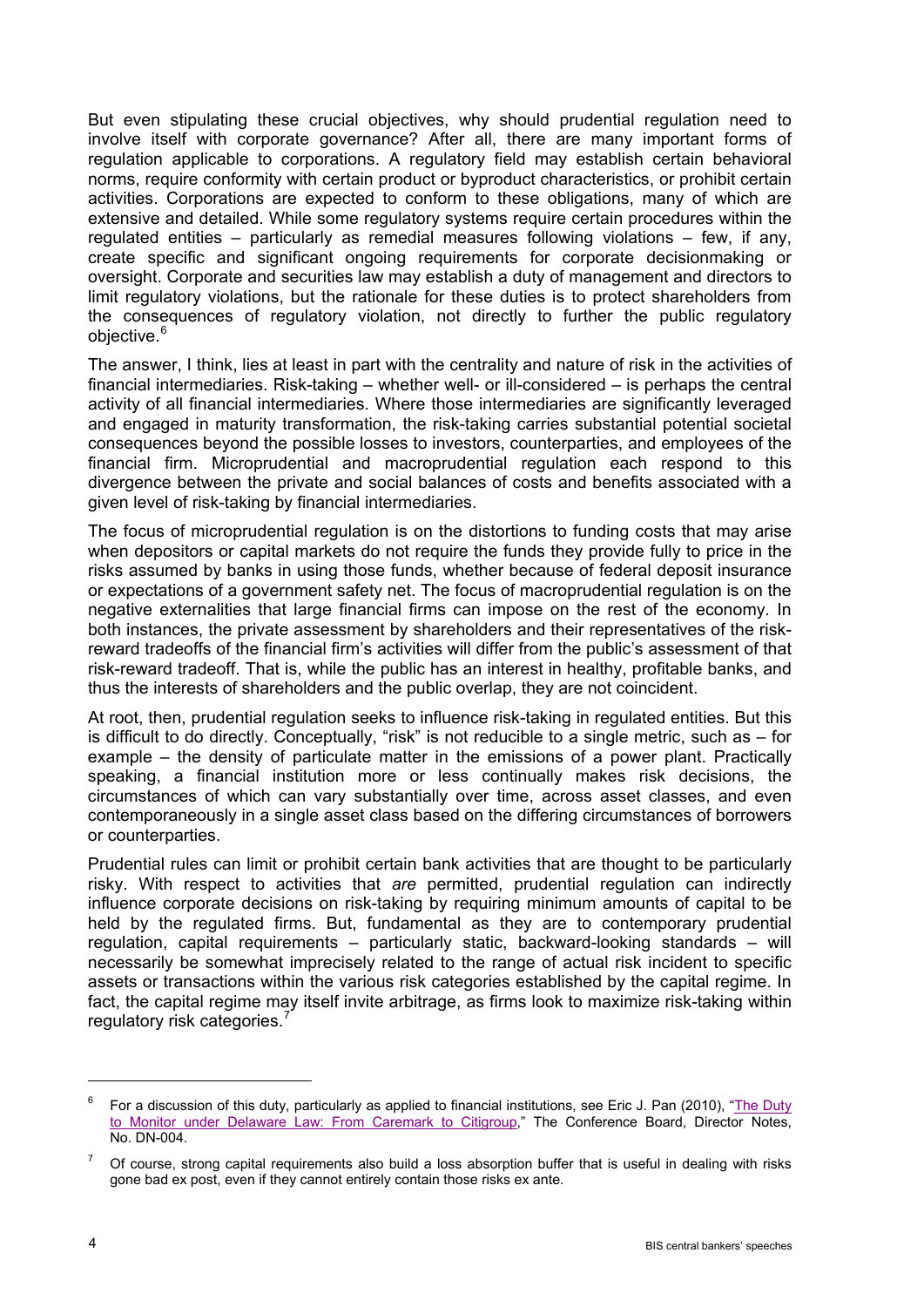Thus it is also important for prudential regulation to influence the *processes* of risk-taking within regulated financial firms as a complementary tool to capital requirements and other substantive measures. This view is reflected in various banking laws, most notably in the Dodd-Frank Act requirement that all bank holding companies with \$10 billion or more in assets have a risk committee, composed of independent directors and "responsible for the oversight of the enterprisewide risk management practices" of the firm.<sup>[8](#page-4-0)</sup> This provision in itself requires only that the bank holding companies have capable and independent risk committees that, by extension, should be overseeing well-developed risk-management practices and systems of controls in the firms. It does not specify what the risk appetite of the firm should be. However, its inclusion in section 165 of the Dodd-Frank Act, which requires an array of additional prudential measures directed at firms that could pose threats to financial stability, suggests that the risk-committee mandate has a prudential motivation.

Of course, good risk management is important for shareholders as well. Regulatory prods for efficient management information systems and well-developed risk-assessment procedures should generally be welcomed by shareholders. Similarly, regulatory insistence on capable and independent oversight of risk management is consonant with shareholder interests, which might be damaged by employees who exercise poor judgment or whose compensation structures may incentivize them to take risks not desirable for the firm as a whole. To a considerable extent, then, fostering sound risk-management practices serves the overlapping interests of both shareholders and regulators.

The possible divergence of interests comes not in the architecture of risk management but in substantive decisions on risk appetite. How, then, might corporate governance be changed to incorporate risk considerations consistent with micro- and macroprudential regulatory objectives? One way would be to broaden the fiduciary duties of boards and management. The other, which has already been followed to some degree, is to apply regulatory and supervisory requirements to relevant corporate governance processes. Of course, realization of the first approach would require either changes in state corporate law or amendments to federal securities or financial regulatory statutes. I shall speak briefly to this possibility after describing some examples of the second approach already in place, along with some possibilities for further measures.

#### **Aligning corporate governance and financial regulation**

With no claim to comprehensiveness, let me suggest three kinds of regulatory and supervisory measures that can better align corporate governance of financial firms with regulatory objectives.

First, regulatory requirements can be directed at changing the incentives of those making decisions within a financial firm. One good example is incentive compensation for senior managers and other bank employees with substantial decisionmaking authority. Compensation arrangements that create high-powered incentives using stock options or other forms of reward dominantly based on equity have their origins in efforts better to align management and shareholder interests. Otherwise, managers who stand to suffer reputational or job loss as their firm declines or fails may have a more conservative risk appetite than diversified shareholders, who value the upside of risk-taking and whose limited liability makes them relatively less concerned with catastrophic downside possibilities. As has been observed by numerous commentators,  $9$  however, where these kinds of incentive

<span id="page-4-0"></span><sup>&</sup>lt;sup>8</sup> Dodd-Frank Act §165(h). This provision further requires that the risk committee include "at least one risk management expert having experience in identifying, assessing, and managing risk exposures of large, complex firms."

<span id="page-4-1"></span><sup>9</sup> See, for example, Lucian Bebchuk and Holger Spamann (2010), "Regulating Bankers' Pay," *Georgetown Law Journal*, vol. 98 (2), pp. 247–87; and Kenneth R. French, M. N. Baily, J. Y. Campbell, J. H. Cochrane, D. W. Diamond, D. Duffie, A. K. Kashyap, F. S. Mishkin, R. G. Rajan, D. S. Scharfstein, R. J. Shiller, H. S. Shin,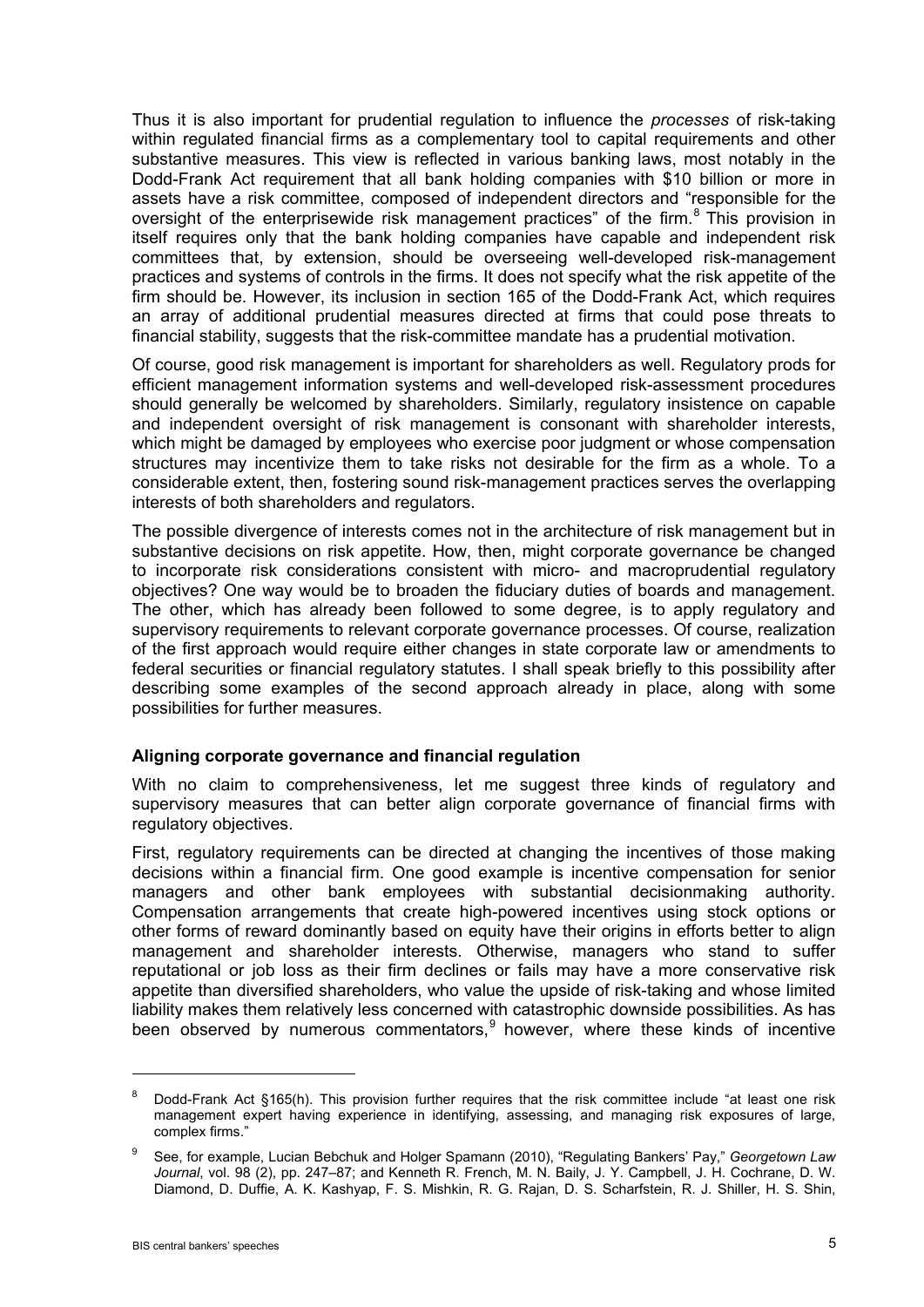compensation arrangements have succeeded in better aligning the interests of shareholders and employees, they intensify the conflict between shareholder and requiatory interests.<sup>[10](#page-5-0)</sup> Ironically, regulatory objectives match up better with the old-style managers for whom the preservation of the firm is considerably more important than for shareholders.

Various suggestions for change have been made. Some have proposed making incentive compensation packages more closely reflect the composition of the liability side of a banking organization's balance sheet by including returns on debt, as well as equity, instruments in the calculation of compensation.<sup>[11](#page-5-1)</sup> Others have proposed the much simpler approach of making a significant part of incentive compensation deferred and subject to clawback and forfeiture, with the employee's ultimate right to the compensation dependent on the firm not having become insolvent, received government assistance, or experienced a similar triggering event. While developing the details of an effective mechanism that also allows for motivating employees to advance shareholder interests will take some work, some measure along these lines is key to adjusting incentives so as to promote prudential objectives across the many risk decisions made within the firm.

Incentive realignment can also be achieved by fostering more of the capital market discipline that has, as explained earlier, been limited. One example is a byproduct of measures to increase the total loss absorbency of systemically important financial firms by requiring minimum amounts of debt that could be converted to equity upon a firm's insolvency. As you may know, the Federal Reserve Board intends to issue a proposed rulemaking that would implement such a requirement at the largest financial firms. While the principal motivation of such a requirement is to help ensure that even a very large financial firm can be resolved in an orderly fashion without the injection of public capital, identifying debt instruments as convertible to equity in a context where resolution is a credible option should make the price of those instruments especially sensitive to the relative risk of failure of those firms. Requiring systemically important financial firms to issue a meaningful amount of long-term debt would indirectly influence corporate governance by introducing at-risk debt holders as a constituency whose concerns management must monitor and address.

A second kind of measure to align corporate governance at financial firms more closely to regulatory objectives is a substantive requirement or constraint upon decisions made within the firm. As a practical matter, it would be hard to develop a rule setting a comprehensive risk appetite consonant with regulatory objectives. However, there are regulatory requirements that can serve as partial surrogates for such a rule. A good example, already in place, is a feature of the Federal Reserve's program of stress testing and capital planning. A firm may not make capital distributions (whether in the form of dividends or capital repurchases) that would, when added to losses under hypothesized adverse scenarios as projected in our annual supervisory stress test, reduce the firm's capital below certain minimum levels.

When we adopted this rule several years ago, we were criticized by some for encroaching on the prerogative of boards of directors of financial firms to decide on capital distribution policies, in accordance with general corporate governance practice. This criticism has always seemed to me misplaced. After all, banking regulators are not only permitted, but obliged, to set minimum capital requirements at banking organizations and other systemically important

M. J. Slaughter, J. C. Stein, and R. M. Stulz (2010), *The Squam Lake Report: Fixing the Financial System*  (Princeton: Princeton University Press).

<span id="page-5-0"></span><sup>10</sup> Indeed, if the incentives are powerful enough, they may give employees a *greater* risk appetite than even diversified shareholders are presumed to have.

<span id="page-5-1"></span>See Bebchuk and Spamann, "Regulating Bankers' Pay." Depending on how closely one would want to tie compensation to the prices of bonds, for example, there may be difficulties owing to the potential at times for interest rate risk fluctuations to overwhelm credit risk fluctuations in the price of debt instruments. Interest rate risk fluctuations would not reflect the performance or risk associated with a specific firm.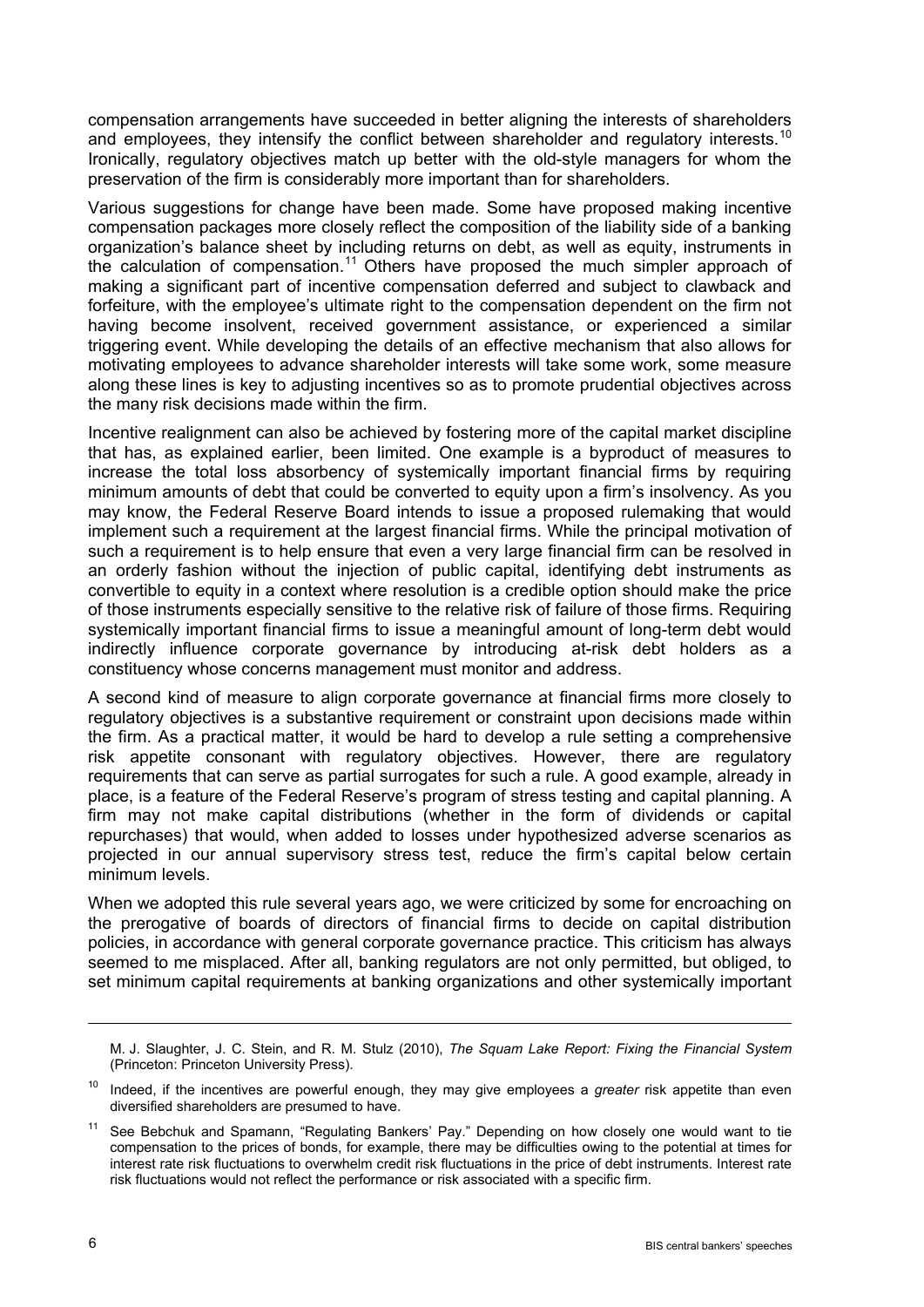financial firms. Limiting capital distributions is, conceptually, no different from requiring a firm to build capital in the first place.<sup>[12](#page-6-0)</sup> A regulation designed to maintain minimum capital levels in large banking organizations in a projected period of stress is consistent with the macroprudential objectives discussed earlier. Indeed, these requirements counteract the practices seen at some banks in the run-up to the financial crisis, whereby boards of directors continued to return capital to shareholders even as conditions deteriorated severely.<sup>[13](#page-6-1)</sup> Tying capital levels to corporate governance decisions about capital distributions simply recognizes that capital levels and capital distributions are two sides of the same coin.

A third kind of measure seeks to affect the institutions and processes of corporate governance, rather than directly to change incentive structures or regulate decisions. Many possible actions of this sort would really be efforts to improve the risk-assessment and riskmanagement capacities of management and boards, rather than to focus specifically on the divergence between shareholder and regulatory interests with respect to risk appetite. An effective system of controls is important both to shareholders and to regulators. Thus, for instance, the considerable and continuing emphasis we have placed on firms developing and maintaining effective management information systems makes risk assessment work better for shareholders, even as it facilitates supervisory oversight.

With respect to the institutional features of board oversight of risk management, there is also substantial overlap in the interests of shareholders and regulators. For example, both shareholders and supervisors should expect a board to include members with the expertise, experience, and time commitment that are appropriate to risk management of the kinds of activities in which the financial firm engages. Of particular interest are three board positions – the nonexecutive chair or lead director, the head of the risk committee, and the head of the audit committee. More generally, shareholders and supervisors must have confidence that globally active institutions with hundreds of thousands of employees have audit and risk committees with the practical ability to provide effective oversight of risk decisions.<sup>[14](#page-6-2)</sup> I might note in passing that regular discussion between board members and supervisors can also serve the interests of shareholders, since supervisors may have an informed perspective on the firm's operations that enables boards better to fulfill their strategic and risk-oversight functions.

Supervisors should also expect a well-conceived process for board review of major firm decisions, which will nearly always carry some implications for risk management and risk appetite. In practical terms, such a process would connect decisions on strategy, riskappetite setting, and capital planning. Neither we nor shareholders should be comfortable with a process in which strategic decisions are made in one silo, risk-appetite setting in another, and capital planning in yet a third, with the convergence of these efforts coming together only when it is too late for each to affect the other, or for the board to be able to exercise effective oversight. These major decisions need to be made in an integrated manner.

<span id="page-6-0"></span> $12$  Indeed, insured depository institutions are prohibited by statute from making any capital distribution that would render the firm undercapitalized. 12 U.S.C. §1831o(d)(1).

<span id="page-6-1"></span><sup>&</sup>lt;sup>13</sup> Beverly Hirtle (2014), ["Bank Holding Company Dividends and Repurchases during the Financial Crisis,](http://www.newyorkfed.org/research/staff_reports/sr666.html)" Federal Reserve Bank of New York Staff Report No. 666 (New York: Federal Reserve Bank of New York, March).

<span id="page-6-2"></span><sup>&</sup>lt;sup>14</sup> There have also been proposals that boards of large financial firms have a small staff, independent of management, who can help the board sift through the often voluminous materials delivered by management to foster informed inquiries of management and decisions on risk appetite. For example, a proposal for a "dedicated secretariat" was offered by a parliamentary committee in the United Kingdom. See U.K. House of Commons Treasury Committee (2009), [Banking Crisis: Reforming Corporate Governance and Pay in the City](http://www.publications.parliament.uk/pa/cm200809/cmselect/cmtreasy/519/519.pdf)  [\(PDF\),](http://www.publications.parliament.uk/pa/cm200809/cmselect/cmtreasy/519/519.pdf) (London: House of Commons, May).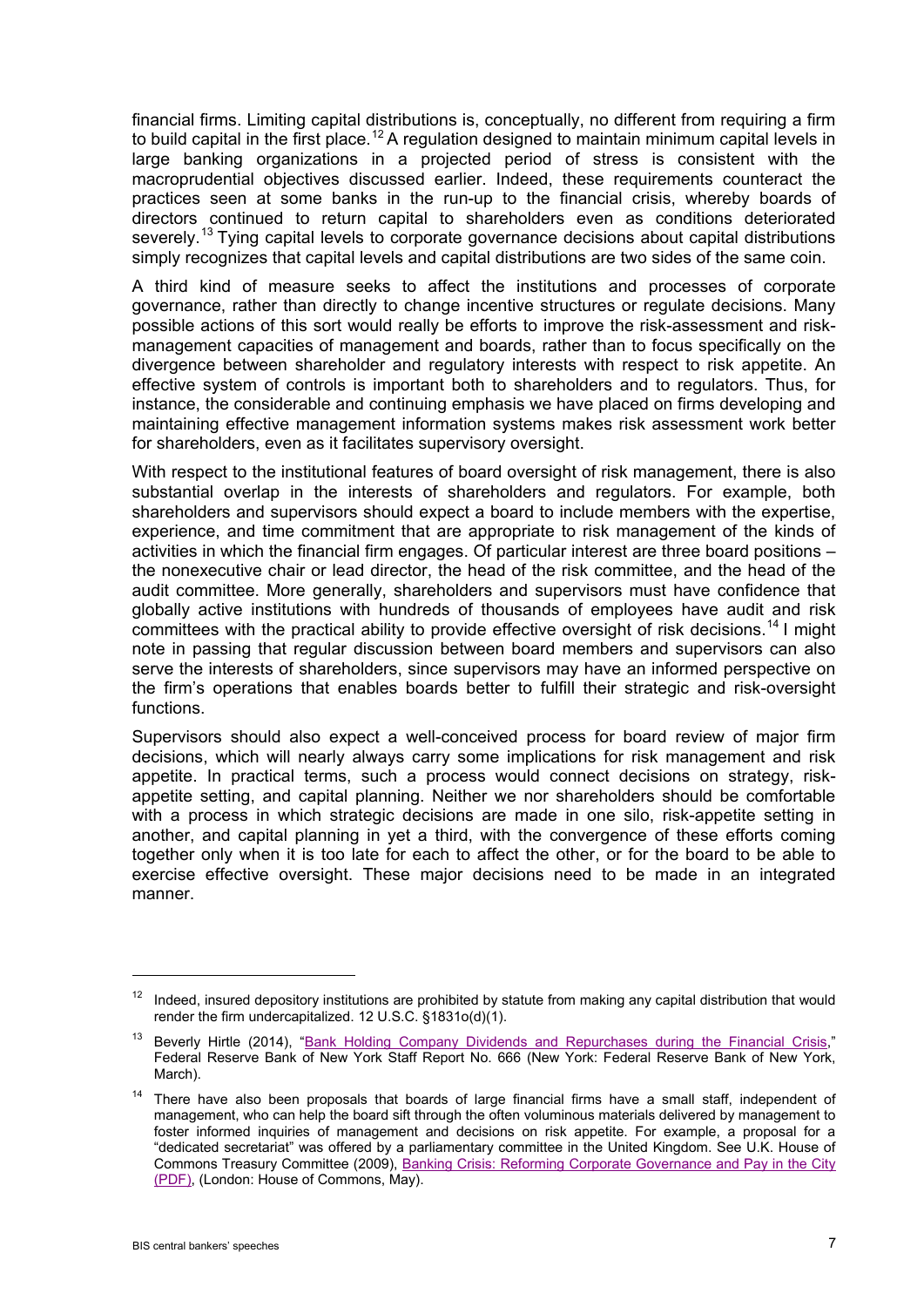While regulators should have clear expectations for boards, we need to make sure that we are creating expectations that lead to boards spending more time overseeing the riskmanagement and control functions I have emphasized this afternoon. There are many important regulatory requirements applicable to large financial firms. Boards must of course be aware of those requirements and must help ensure that good corporate compliance systems are in place. But it has perhaps become a little too reflexive a reaction on the part of regulators to jump from the observation that a regulation is important to the conclusion that the board must certify compliance through its own processes. We should probably be somewhat more selective in creating the regulatory checklist for board compliance and regular consideration. One example, drawn from Federal Reserve practice, is the recent supervisory guidance requiring that every notice of a "Matter Requiring Attention" (MRA) issued by supervisors must be reviewed, and compliance signed off, by the board of directors.<sup>[15](#page-7-0)</sup> There are some MRAs that clearly should come to the board's attention, but the failure to discriminate among them is almost surely distracting from strategic and risk-related analyses and oversight by boards.

One might ask how the strengthening of systems of controls and risk-appetite decision processes can promote achievement of regulatory interests beyond those shared with the owners of firms. One answer is that it clearly improves the supervisory line-of-sight into the safety and soundness of financial firms. The more timely and accurate the information that can be aggregated by supervisors, the more responsive our supervisory and financial stability oversight can be. A well-developed set of risk and control functions also allows an effective point of entry for pursuing certain regulatory objectives. To date, the best example of this potential is our annual supervisory stress tests and Comprehensive Capital Analysis and Review (CCAR) to which I have already referred.

As a substantive matter, the CCAR requirements limit capital distributions of large financial institutions based upon a forward-looking assessment of the losses that would be suffered under hypothetical adverse economic scenarios, so that capital will be built and maintained at levels high enough for the firms to remain viable financial intermediaries even under such stressed conditions. In addition to the microprudential improvement that comes from substituting a dynamic for a static capital calculation, there is an important macroprudential motivation, reflected in the design of scenarios and the required levels of post-stress capital.

The efficacy of the CCAR process is substantially enhanced as the information systems and internal risk-management capacities of the firm improve. Beyond this important, but discrete regulatory measure, well-developed processes for determining risk appetite give supervisors better insight into risks specific to the activities and strategic decisions of each firm. As a result, supervisors should be better able to identify points at which a firm's risk-taking may diverge from that which is consistent with microprudential and macroprudential objectives. This, in turn, should permit more timely supervisory or regulatory responses.

#### **Regulatory objectives and fiduciary duties**

The regulatory focus on risk in corporate governance will produce additional examples of each of the three kinds of measures I have just described. For instance, the Office of the Comptroller of the Currency has recently proposed guidance for risk governance at large national banks.[16](#page-7-1) Still, particularly with an audience half composed of corporate law

-

<span id="page-7-0"></span><sup>&</sup>lt;sup>15</sup> An MRA is a supervisory finding that the Federal Reserve communicates to the firm and requires remediation. For more information, see Board of Governors of the Federal Reserve System, Division of Banking Supervision and Regulation (2013), "Supervisory Considerations for the Communication of Supervisory [Findings,](http://www.federalreserve.gov/bankinforeg/srletters/sr1313.htm)" Supervision and Regulation Letter SR 13–13 (June 17).

<span id="page-7-1"></span><sup>16</sup> U.S. Department of the Treasury, Office of the Comptroller of the Currency (2014), Guidelines Establishing Heightened Standards for Certain Large Insured National Banks, Insured Federal Savings Associations, and Insured Federal Branches; Integration of Regulations, 79 Fed. Reg. 4282 (January 27).